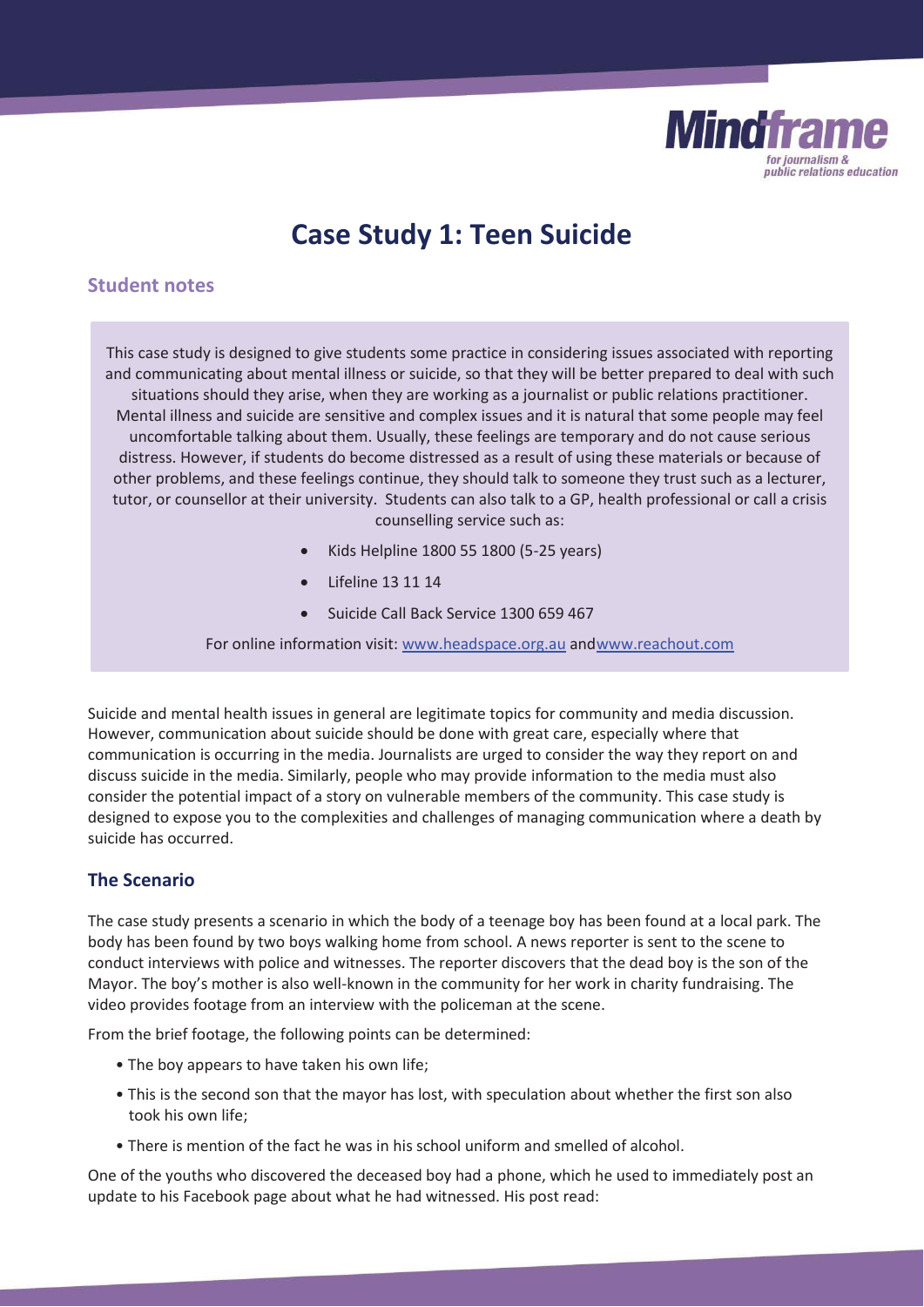

#### *OMG just saw a dead body. Loser Lomas hung himself. Crazy.*

The boy's Facebook privacy settings were such that this information was visible publicly. The journalist, having witnessed the boy posting the mobile update, searches for and accesses his page later that day. Within hours, other young people from the school have initiated a "memorial page" to the student who has died and posted various tributes, condolences and personal anecdotes.

# **Using the Scenario**

You will be required to consider how you will liaise with publics and stakeholders, what mechanisms you will use to communicate with various publics, and how you will manage the media, whilst keeping in mind the potential for further harm that could be associated with this tragic event if communication is not managed well. The following Options and Questions provide a guide for analysing the scenario from a public relations perspective. Your lecturer or tutor may ask you to look at all of these questions or a selection only. In considering the scenario and questions, you should refer to the document Issues and Impact: Communicating mental illness and suicide, for an overview of key ethical and public relations issues involved in managing communication about suicide. This resource and additional reference materials are available on the *Mindframe* for Universities website (www.mindframe-media.info).

## **Class Exercise**

To further explore the complexities and challenges of this situation, students can be allocated to one of the following four options. Allow students time to discuss the questions in small groups and then compare and contrast the approach of each group. Alternatively you could ask groups to consider options 1, 2 and 3 simultaneously and consider the different organisations in relation to each question.

## *Option 1a*

You are employed in the public relations unit of the Department of Education. The principal of St Hughes High School has contacted you to inform you of the death of the young person and to inform you that he has already had one phone call from the media as well as two distressed calls from parents. It is Department policy for the public relations unit to manage such crises on behalf of individual schools.

#### *Option 1b*

You are employed as the Public Relations liaison for the collection of schools comprising St Hughes' College. The principal of the Raden campus has contacted you to inform you of the death of the young person and to inform you that he has already had one phone call from the media as well as two distressed calls from parents. It is College policy for the Public Relations officer to respond on behalf of the College and campus, under the instruction of the campus Principal.

#### *Option 2*

You are in charge of public relations for the mayor's office. You receive a call from the mayor's personal assistant to inform you of the tragic death of the mayor's second son and to let you know that reporters have already made contact with the office. In addition, the personal assistant overheard other staff speculating about whether the mayor would resign after this second tragedy. The mayor and his wife are both grief stricken and undecided about what to do.

## *Option 3*

You work for a local suicide prevention organisation and have just applied for funding to develop youth specific programs in the local area. This tragic incident may provide an opportunity to promote the importance of your service and lobby for the funding you need. Staff are divided about whether they should get involved in this incident.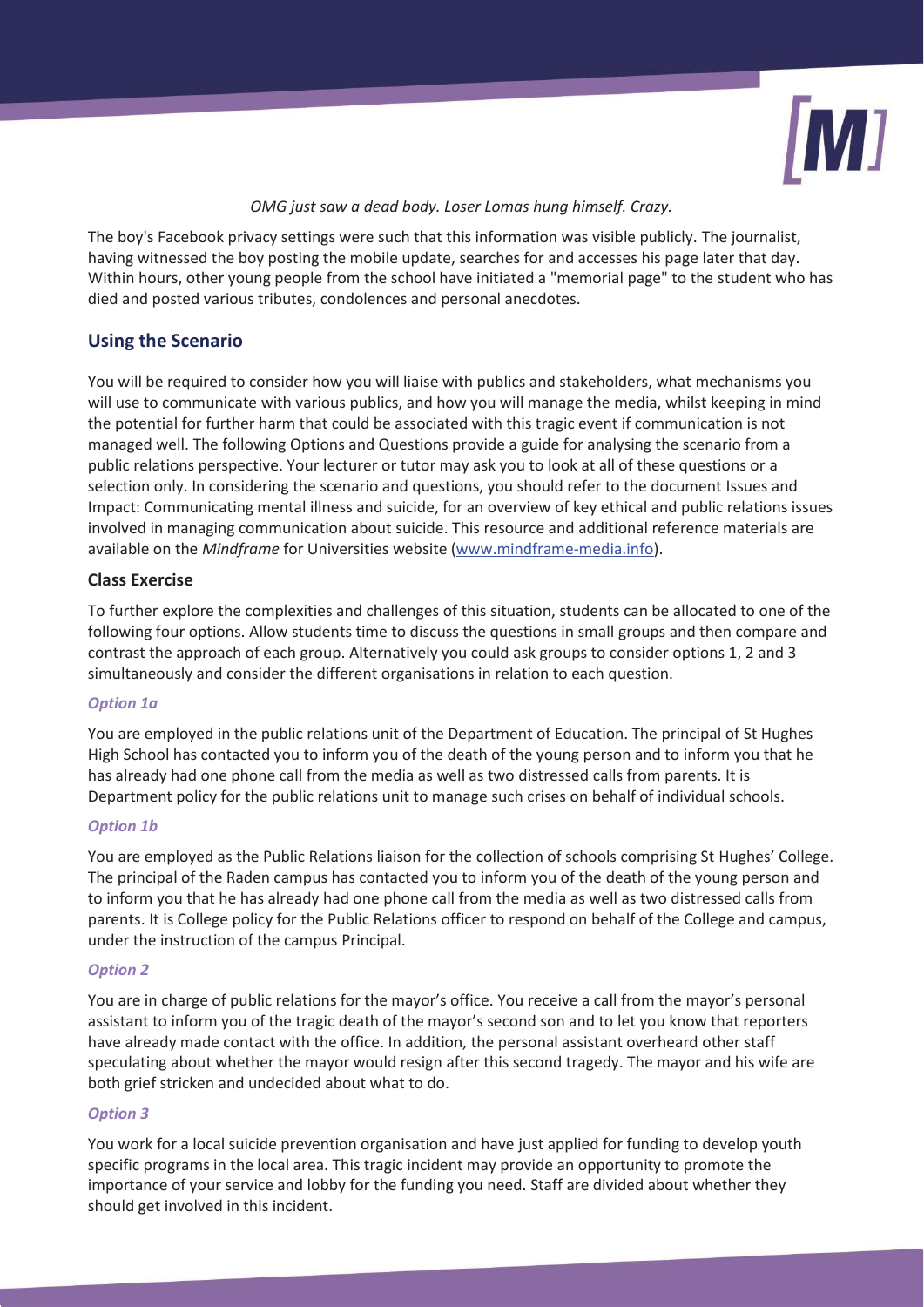

# **Discussion Questions and Exercises**

#### *Identifying the issues*

1. Identify who your key stakeholders and publics will be. Consider both internal and external stakeholders and publics.

2. Identify the key roles that will need to be in place and who might fill these roles

3. Will there be a spokesperson nominated? What issues should this person be briefed about prior to speaking with the media?

4. Identify what further information you might need to know before making a response. How would you go about obtaining it?

5. Brainstorm some of the key issues the media, or other publics, may focus on or want information about.

#### *Responding to the situation*

1. What kind of preparation from a public relations perspective should have already been in place to help deal with this situation?

2. What kind of resources will you need to manage your response (for example, staffing)?

3. How will you communicate with your publics and stakeholders? What specific tactics might you use? What kind of communication and tactics should be avoided?

4. Will your response be different for each communication platform that is involved in this situation? Why or why not?

5. Consider whether your organisation should release a statement or make comment to the media regarding the event.

Things you will need to consider include:

- The implications for officially releasing or confirming information given the detail that is readily available via social media about the death;
- The news values associated with the story and the likelihood that the media will report the story regardless of a response from your organisation;
- What specific tactics you would use to involve and communicate with the media.
- What sensitivities do you need to be aware of and include in your response in order to adhere to the *Mindframe* guidelines and principles of *Mindframe* for Universities?
- 6. In responding to this situation, what are some of the ethical considerations that arise in this situation?

7. How might you manage the impact of this situation within your organisation?

8. In a crisis situation it is generally best to be proactive with the media and provide an immediate response. How does this change in a situation where a death by suicide has occurred?

9. How will you manage possible risks to the community?

10. How will you monitor and continue to manage the interests of your client, both around the incident and for their organisation long term?

11. How will you measure the success of your response plan and its implementation?